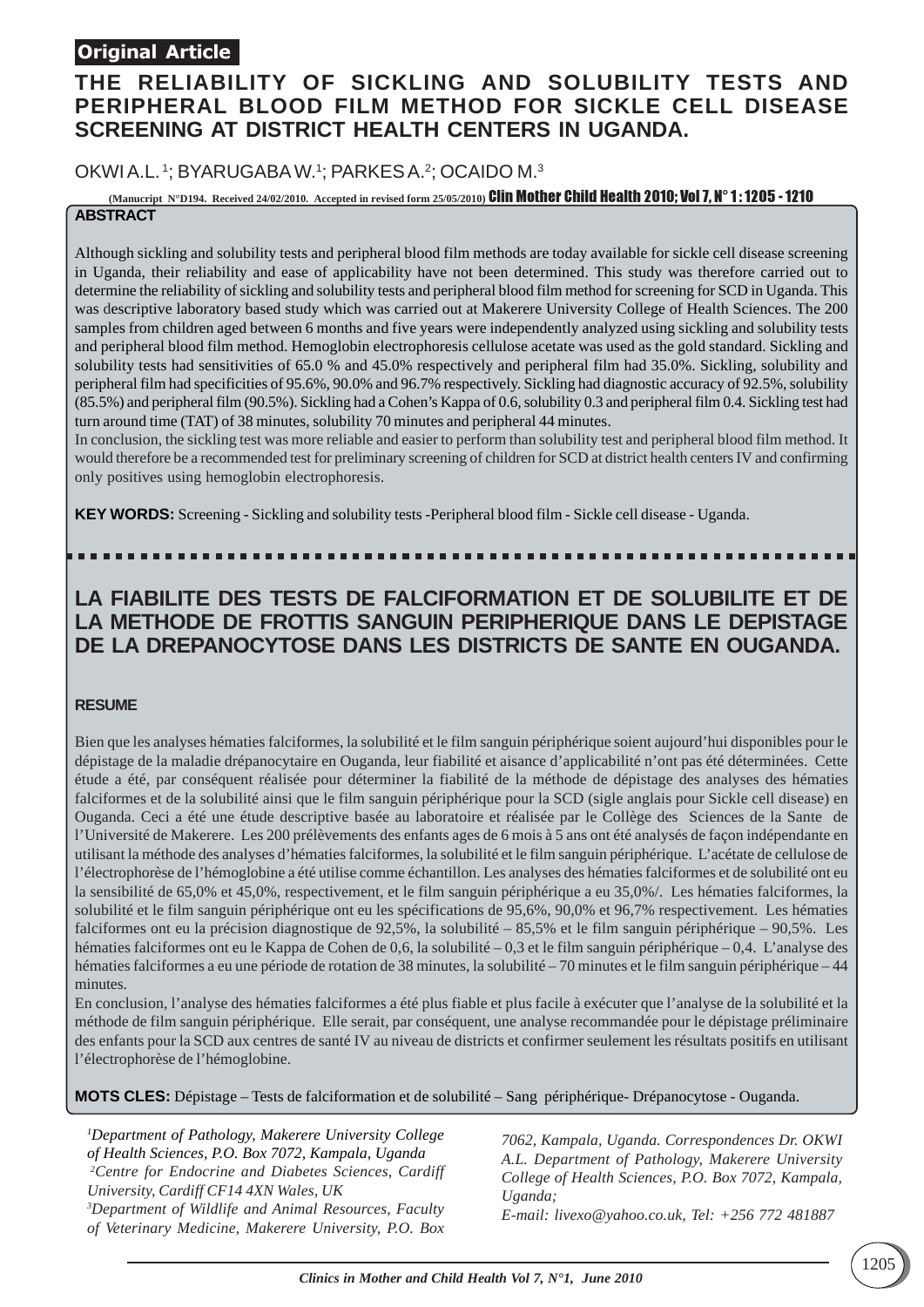# **INTRODUCTION**

Methods including hemoglobin (Hb)<br>electrophoresis, iso-electric focusing (IEF)<br>and high performance liquid chromatography<br>(HPLC) are today used to screen for electrophoresis, iso-electric focusing (IEF) and high performance liquid chromatography (HPLC) are today used to screen for haemoglobinopathies in some developed countries [1]. In particular, polymerase chain reaction (PCR) is useful for both pre-natal and neonatal diagnosis of haemoglobinopathies, including sickle cell disease [2). According to SCHULTZ [3], methods using monoclonal antibodies for sickle cell screening are also available, but they have not yet been clinically accepted because they are un-reliable. While Hb electrophoresis is extensively used in Jamaica as

 a confirmatory procedure [4], its use in most of the resource constrained countries, including Uganda, is impractical due to high cost. In Uganda, the availability of Hb electrophoresis equipment is limited to some of the teaching hospitals and the national referral hospital at Mulago.

However, there are other affordable methods of varying reliability, ease of applicability and cost available for early screening for SCD in low income countries. These include solubility and sickling tests and peripheral blood film method**.** Although a developing country such as Malawi has carried out reliability and cost benefit analysis studies [5]**,** and has recommended appropriate haemoglobin methods for use at district health centers, none of these studies have been undertaken in Uganda. This study was therefore conducted to evaluate the sensitivity, specificity and predictive values and ease of applicability of sickling and solubility tests and peripheral blood film method.

# **II- MATERIALS AND METHODS**

**- Study design:** This was descriptive laboratory based study.

**- Study sites:** The study was conducted in the department of Pathology, Makerere University College of Health Sciences where approval of the study was made and Department of Clinical Chemistry, Mulago hospital Uganda where Hb electrophoresis analysis was performed on blood samples which were received from the study districts.

**- Sample size:** The 200 blood samples were estimated using standard graphs based on the assumption that at 95% confidence interval, the expected coefficient of reliability detection of sickle cell disease is 0.05 BROWNER et al [6].

**- Study procedure:** Two hundred samples(178 negative for SCD; 22 positive for SCD) were selected using systematic sampling procedure from samples which had been collected for prevalence studies from children aged 6 months to 5 years. The samples were then independently analysed by three senior technologists using sickling and solubility tests and peripheral blood film method adapted after [7-8].

# *1. Sickling test*

The principle of sickling test was based on microscopical observation of sickling of red blood cells when exposed to a low oxygen tension. Twenty micro litres of each blood sample, was mixed with 20 micro liters of 2% sodium metabisulphite on a cover slip. A slide was then gently pressed onto the cover slip and after inversion; the coverslip was ringed with candle wax. The slide preparations were left in a humidified chamber for 15 minutes at room temperature and then examined under the microscope (x10). Further observations were taken after 30 minutes, 1 and 2 hours. In each test, an average of 5 films were randomly selected and wholly examined. The proportion of the number of red blood cells that were sickled was then expressed as percentage and results were considered positive when more than 25% of the red blood cells sickled.

# *2. Solubility test*

 The principle of solubility method was based on turbidity created when Hb S is incubated with sodium dithionate. Twenty micro-liters of each sample was mixed with 2 ml of 0.02% sodium dithionate in a test tube and left to stand at room temperature for 5 minutes. The samples were examined using light against the background of black lines. The results were interpreted as positive when the black lines were not visible.

# *3. Peripheral blood film method*

Thin blood films, stained with Giemsa stain were examined by light microscopy (x100). The same procedure used in sickling test was also used to select and examine the films. The proportion of the number of sickled red blood cells was then expressed as percentage and results were considered positive when more than 25% of the red blood cells sickled. were also randomly selected results were considered positive when the sickle cell count was greater than 25% of the total red cell count.

# *4. Hb elecrophoresis*

The cellulose acetate membrane Hb electrophoresis method at pH 9.2 adapted after JUNIUS et al [9], was used to determine the presence of AA, AS, and SS in the samples and to confirm the results generated by the above methods. The principle of this method was based on the fact that proteins normally have either positive or negative charge that is determined by the charged amino acid they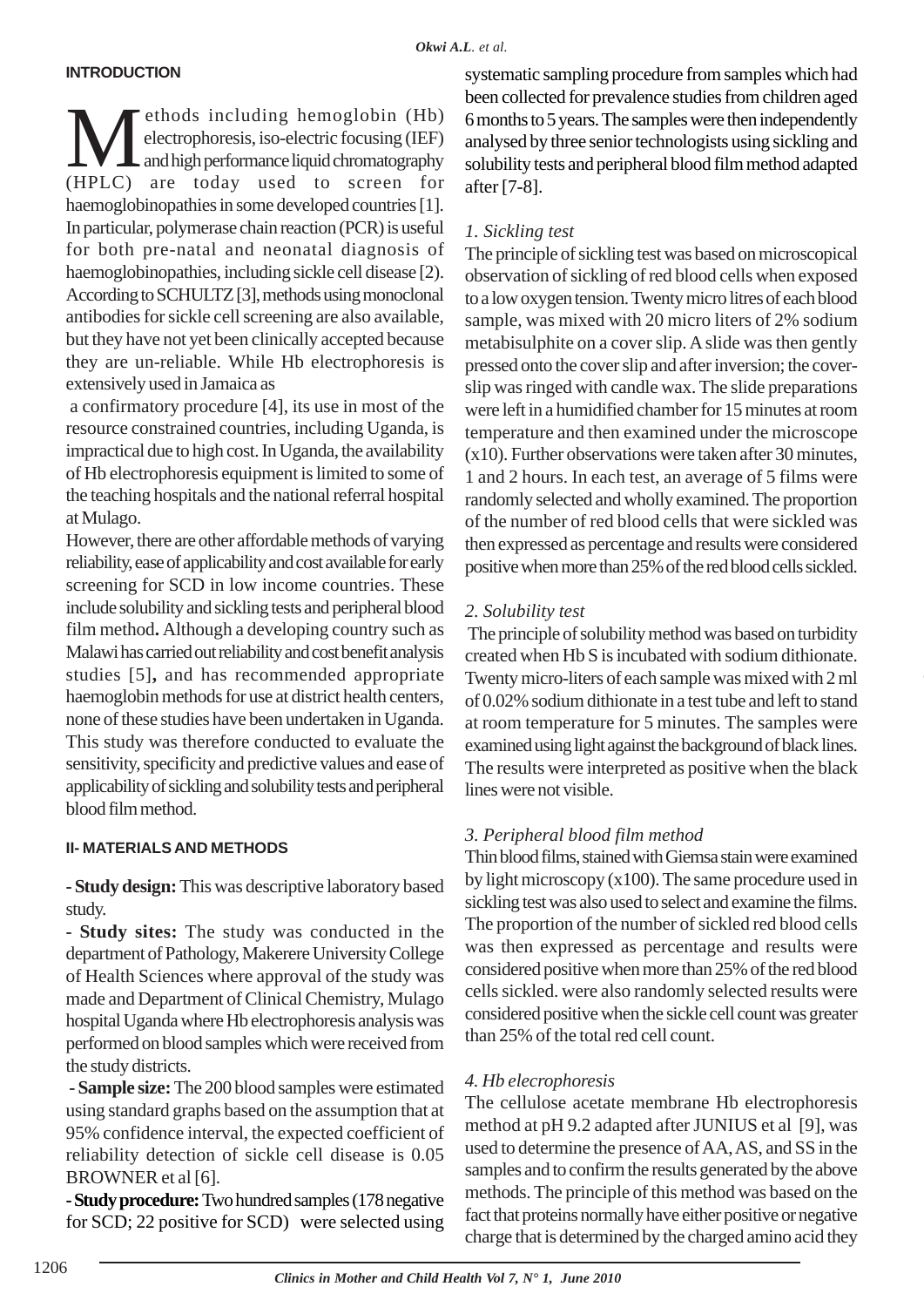### The reliability of sickling and solubility tests and peripheral blood film method for sickle cell disease

**III-RESULTS** 

contain. When electric field is applied to a solution containing protein molecules, positively charged proteins will move to the cathode and negatively charged proteins will migrate to the anode. Depending on their charges, size and shape, different haemoglobins will separate and migrate at different rates. They are then stained and their bands compared with the known controls [9].

### 5. Measure of technical feasibility

The turn around time (TAT) of each method was also determined. This was done by timing each process starting from the preparation of working solutions, setting the test and final reading of the results. Sample collection was not timed

## 5. Cost benefit analysis

Cost benefit analysis was separately done and the manuscript was accepted and published by South African Medical Journal [10].

### - Quality control

Each batch of assays included a known negative control (AA) and a known positive control (HbSS). All procedures were undertaken by three independent experienced senior technologists and the results were included in the analysis only when at least two observers were in agreement.

## - Analysis

The statistical analysis of the data was undertaken using the soft-ware package for social sciences 10.0 (SPSS) 10.0). The performance difference of the methods was evaluated against Hb electrophoresis as a gold standard using Open Source Epidemiologic Statistics for Public Health Version 2.2.1 Openepi [11].

## - Ethical clearance

Permission to carry out this study was sought from Faculty Research and Ethics Committee and Uganda National Council of Science and Technology (UNCST).

Of the 200 blood samples included in the study, Hb

electrophoresis detected 178 samples with Hb AA, 20 AS and 2 SS. Figure 1 shows one of the results by Hb electrophoresis.



Figure 1-Hb Electrophoresis bands.

There was variability in the ability of the sickling and solubility tests and peripheral blood film methods to accurately demonstrate the presence of haemoglobin AA and sickle cells. The sickling method demonstrated the presence of 172 AA and 13 sickle cell cases, whilst the solubility method demonstrated 162 AA and 9 samples with sickle cells. The peripheral blood film method showed 174 AA and 7 cases with sickle cells. However, basing on Hb electrophoresis results each of these methods demonstrated the presence of 2 SS cases in these samples. Sickling and solubility tests demonstrated the presence of 11 AS and 7 AS respectively while peripheral blood film method demonstrated the presence of 5 AS. The summary of the results is shown in Table I.

Table I- The summary of the haemoglobin AA, AS/SS detected by the sickling, solubility and peripheral blood film methods and by Hb electrophoresis (Gold standard).

| Variable                           | Sickling | Solubility | blood film | <b>Peripheral Hb electrophoresis</b><br>(gold standard) |
|------------------------------------|----------|------------|------------|---------------------------------------------------------|
| True negative<br>for sickle cells  | 172      | 162        | 174        | 178                                                     |
| False positive<br>for sickle cells | 8        | 18         | 6          | $\left( \right)$                                        |
| True positive                      | 13       | 9          |            | 22                                                      |
| for sickle cells (11AS.2SS)        |          | (7AS, 2SS) | (5AS.2SS)  | (18 AS, 2SS)                                            |
| False negative<br>for sickle cells | 7        | 11         | 13         |                                                         |
| Total                              | 200      | 200        | 200        | 200                                                     |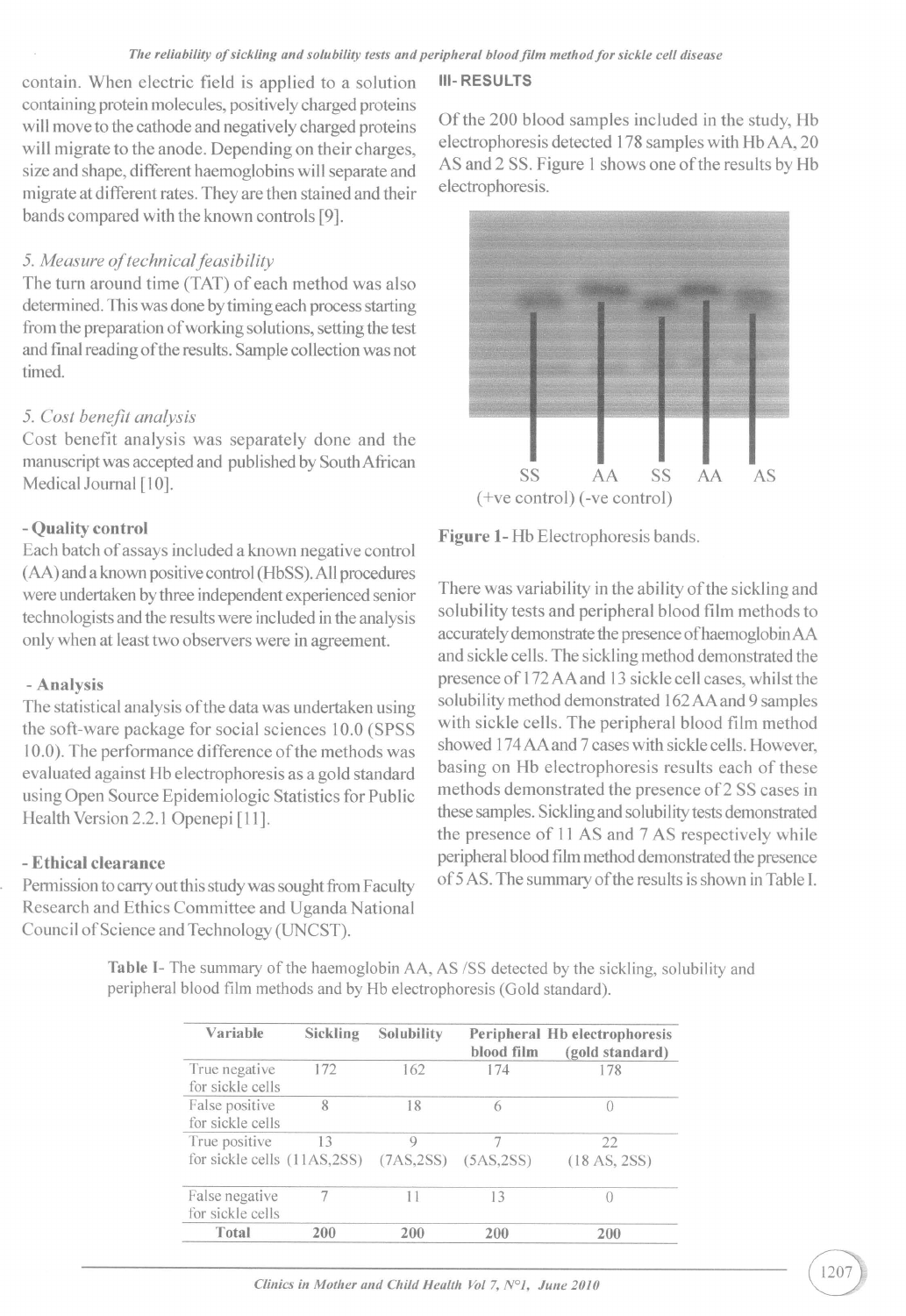Notably, the sickling method had sensitivity 65% (CI: 43.3, 81.9) and specificity of 95.6% (CI: 91.5, 97.7). It had positive and negative predictive values of 61.9% and 96.1% respectively. The level of agreement (diagnostic accuracy) between sickling method and the gold standard was 92.5% with a kappa score of  $0.6$  (CI: 0.5-0.7). The summary of the results is as shown in Table II.

Table II- Sickling screening method against Hb electrophoresis (gold standard)

| Parameter        | Estimate | 95% CI           |
|------------------|----------|------------------|
| Sensitivity      | 65.0%    | (43.3, 81.9)     |
| Specificity      | 95.6%    | (91.5, 97.7)     |
| Positive         | 61.9%    | (40.9, 79.3)     |
| Predictive       |          |                  |
| Value            |          |                  |
| Negative         | 96.1%    | (92.1, 98.1)     |
| Predictive       |          |                  |
| Value            |          |                  |
| Diagnostic       | 92.5%    | (88.0, 95.4)     |
| Accuracy         |          |                  |
| Likelihood ratio | 14.6     | $(10.6 - 20.3)$  |
| of a Positive    |          |                  |
| Test             |          |                  |
| Likelihood ratio | 0.4      | $(0.3 - 0.5)$    |
| of a Negative    |          |                  |
| Test             |          |                  |
| Diagnostic       | 39.9     | $(12.5 - 127.4)$ |
| Odds             |          |                  |
| Cohen's kappa    | 0.6      | $(0.5 - 0.7)$    |

The solubility method had sensitivity of 45% (CI: 25.8, 65.8) and specificity 90.0% (CI: 84.8, 93.6). It had positive predictive value of 33.3% and negative predictive value of 93.6%. Solubility method had diagnostic accuracy of 85.5% and Cohen kappa of 0.3 (CI: 0.2-0.4. The summary of the results is as shown in Table III.

Table III- Solubility screening method against Hb electrophoresis (gold standard).

| Parameter                  | <b>Estimate</b> | 95% CI         |
|----------------------------|-----------------|----------------|
| Sensitivity                | 45.0%           | (25.8, 65.8)   |
| Specificity                | 90.0%           | (84.8, 93.6)   |
| <b>Positive Predictive</b> | 33.3%           | (18.6, 52.2)   |
| Value                      |                 |                |
| Negative                   | 93.6%           | (89.0, 96.4)   |
| Predictive Value           |                 |                |
| Diagnostic                 | 85.5%           | (80.0, 89.7)   |
| Accuracy                   |                 |                |
| Likelihood ratio of        | 4.5             | $(3.1 - 6.5)$  |
| a Positive Test            |                 |                |
| Likelihood ratio of        | 0.6             | $(0.5 - 0.7)$  |
| a Negative Test            |                 |                |
| Diagnostic Odds            | 7.3             | $(2.7 - 20.2)$ |
| Cohen's kappa              | 0.3             | $(0.2 - 0.4)$  |
|                            |                 |                |

The peripheral blood film method had sensitivity of 35.0% (CI: 18.1, 56.7) and specificity of 96.7% (CI: 92.9, 98.5). It had positive and negative predictive values of 53.9% and 93.1% respectively. The peripheral blood film had diagnostic accuracy of 90.5% and kappa score of 0.4 (CI:0.2-0.5) respectively. The summary of the results is as shown in Table IV.

Table IV- Peripheral blood film method against Hb electrophoresis (gold standard).

| Parameter                  | <b>Estimate</b> | 95% CI         |
|----------------------------|-----------------|----------------|
| Sensitivity                | 35.0%           | (18.1, 56.7)   |
| Specificity                | 96.7%           | (92.9, 98.5)   |
| <b>Positive Predictive</b> | 53.9%           | (29.1, 76.8)   |
| Value                      |                 |                |
| Negative                   | 93.1%           | (88.4, 95.9)   |
| Predictive Value           |                 |                |
| Diagnostic                 | 90.5%           | (85.6, 93.8)   |
| Accuracy                   |                 |                |
| Likelihood ratio of        | 10.5            | $(4.5 - 24.5)$ |
| a Positive Test            |                 |                |
| Likelihood ratio of        | 0.7             | $(0.6 - 0.8)$  |
| a Negative Test            |                 |                |
| Diagnostic Odds            | 15.6            | $(4.6 - 53.3)$ |
| Cohen's kappa              | 0.4             | $(0.2 - 0.5)$  |

## **Measure of technical feasibility**

The measure of technical feasibility showed that TAT for the sickling and solubility tests was 38 and 70 minutes respectively. While peripheral blood film method had TAT of 44 minutes.

## **Cost benefit analysis**

The results on cost benefit analysis showed that screening the children at health centers and then confirming only the positive cases at regional hospital was both cheap and sensitive [10].

## **IV-DISCUSSION**

Despite the availability of SCD screening methods such as the solubility, sickling and peripheral blood film methods, their reliability for SCD screening at district health centers in Uganda has, hitherto, not been ascertained. This was the first study to determine the reliability of these methods using 200 blood samples which were taken from children between 6 months and 5 years in the districts of Sironko and Mbale in eastern region of Uganda. The analysis of the samples was undertaken in the Departments of Pathology, Faculty of Medicine and Department of Clinical Chemistry, Mulago Hospital.

Whilst all these methods could reliably demonstrate patients with SS, they showed variability in their ability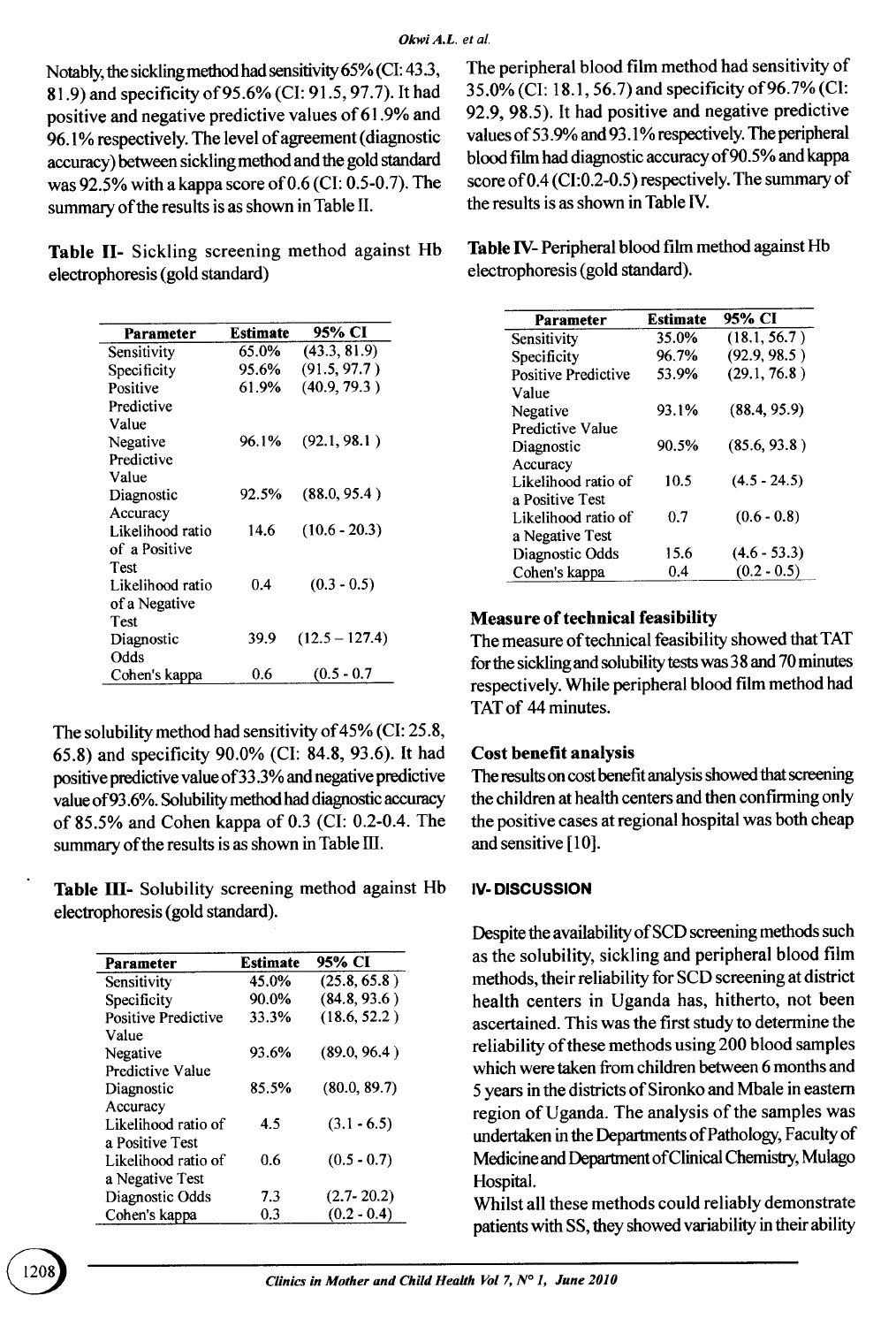to detect the carrier state of haemoglobin (AS). The solubility test was in particular found to have low sensitivity for Hb AS. This finding is in agreement with a study by CHASEN et al; [12] which found that the solubility test was not sensitive for the detection of carriers and was unsuitable for screening purposes. Besides, the solubility test could lead to stigmatization and unnecessary referrals because of its high false positive rate which is characteristic of a test with low diagnostic accuracy and low positive likehood ratio. The probable reason for this high false positive rate was that some of the samples might have shown erythrocytosis, highly marked leucocytosis and/or hyperlipidemia. Unfortunately, it was not possible to link these hypotheses to false positivity of solubility test because none of these parameters were measured in this study. However, these observations were inconformity with ROBERT et al; [13] who noted that factors such as erythrocytosis, highly marked leucocytosis and hyperlipidemia were possibly be linked to false positivity by this method.

Although NALBADIAN et al [14], found solubility test easier to perform, our study found that solubility test had a high turn around time because a lot of time was required for reagent preparation. Notably, sickling test was found most reliable for the detection of haemoglobin AS although there were some false positive cases. The false positivity of the sickling test was probably due to anemia. This observation was augmented by the fact that 5 out of 8 samples which tested false positive had haemoglobin concentration below 10 g/dl. This finding was in agreement with the study by SCHENEIDER et al [15] who found that the presence of anemia was associated with a false positive result when using the sickling test.

While the peripheral blood film method was found reliable in detecting normal haemoglobin AA, it was found un-reliable for the detection of haemoglobin AS. The probable reason for this was that most of the children who had been recruited into the study with hemoglobin AS, were normal looking (asymptomatic) and probably had very few circulating sickle cells in their blood at that time.

However a study on cost benefit analysis of these methods was separately carried out and its findings indicated that using sickling test to screen for SCD at district health centers IV and confirming only positive samples at either regional or district hospital was the most cost effective intervention [10].

# **V- CONCLUSION AND RECOMMENDATIONS**

The sickling test was the most reliable, cheapest and easiest to perform. It had high specificity, sensitivity and kappa score. The solubility test was found expensive, cumbersome and unreliable for sickle cell screening. It had both low sensitivity and kappa score, and had high TAT. The peripheral film method had high specificity, low sensitivity and high TAT. Sickling would therefore be the most recommended test for screening children for SCD at district health centers in poor resource settings and using Hb electrophoresis as confirmatory method

*Acknowledgements: The authors would like to thank Innovations at Makerere University Committee and Makerere University College of Health Sciences for funding this study. We thank district leaders, staff in charge of health centers and the mothers of children studied for their cooperation. We also thank Mrs Ndugosa, Mr. Ayika and Mr. Patrick Byanyima of Mulago Hospital, for practical assistance.*

# **REFERENCES**

- 1. Gwendolyn MC, Trefor NH. Laboratory Investigation of hemoglobinopathies and thalassemias: Review and Update. Clin Chem 2000; 468**:** 1284-90.
- 2. Morgan A, Mansour H. Application of the polymerase chain reaction or the diagnosis of SCD in Iran. Arch Iranian Med 2004; 2**:** 84-88.
- 3. Schultz JC. Utilization of monoclonal antibody based assay (Hemo-Card in screening for and differentiating between genotypes of sickle cell disease and other hemoglobinopathies. J Clin Lab Anal. 1995; 9**:** 366-74.
- 4. Hays RJ, Serjeant GR. Testing for Random Occurrence of sickle cell disease in a study of 100.000 Jamaican Newborns. J Trop Med and Hyg 1990; 93: 127-32.
- 5. Medina LA, Mundy C, Kandulu J, Chisuwo L, Bates I. Evaluation and costs of different haemoglobin methods for use in district hospitals in Malawi. J of Clin Path 2005; 58: 56-6.
- 6. Browner JW, Newman TB, Cummings SR.. Prevalence of prior probability and predictive value. In William and Wilkins (eds). Designing clinical research on epidemiological approach; William and Wilkins; 1988. P90-91.
- 7. Barbara JW, Barbara JB. Investigations of abnormal haemoglobins and Thalassemias. In Practical